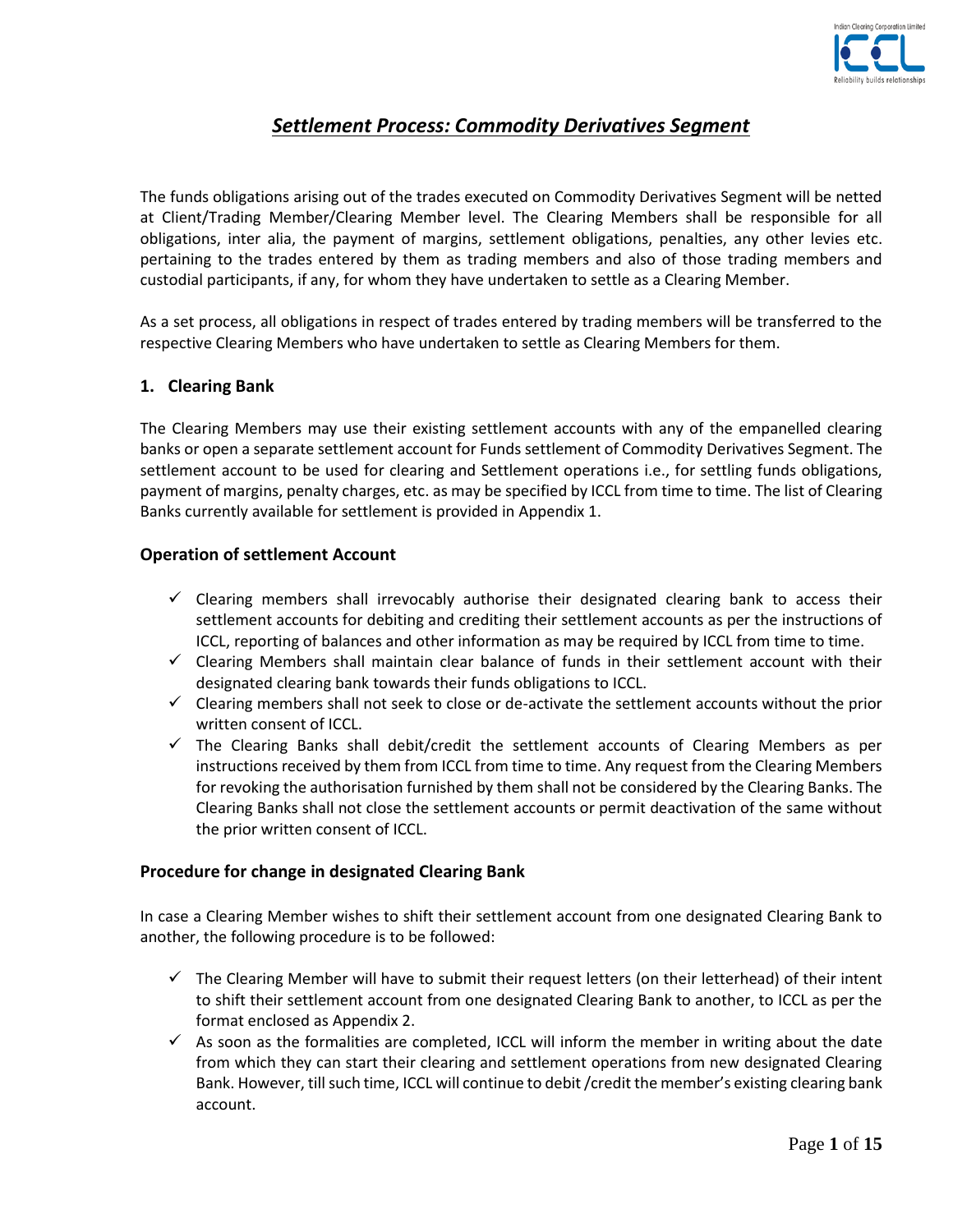

## **2. Settlement Process**

- $\checkmark$  Funds settlement for trades done on BSE Commodity Derivatives Segment will be cleared and settled on a netted basis for daily settlement obligations & for delivery obligations.
- $\checkmark$  The delivery obligations of commodities will be settled on gross basis.

#### **The settlement process for Commodity Derivatives Segment will be as under:**

#### **Settlement Period**

The pay-in and pay-out of daily mark to market settlements, final settlement and any other settlement obligations arising out of futures contracts would be effected in accordance with the settlement schedule issued by ICCL periodically. The Clearing Members should maintain clear balance of funds in their settlement accounts with their designated Clearing Banks towards their funds pay-in obligation at the scheduled payin time on the settlement day.

The pay-out of funds will be credited to the receiving Clearing member's settlement account with their designated Clearing Bank.

#### **Daily Settlement**

The daily mark-to-market settlement of commodity futures contracts would be cash settled on T+1 day as per the timelines specified by ICCL.

### **Final Settlement**

The final settlement of commodity futures contracts will be effected as per the timelines specified by ICCL in the respective product specification circular issued from time to time.

#### **Cash settled / Delivery settled contracts**

Members may refer to the contract specifications circulars issued by BSE/ICCL from time for cash settled contracts & delivery settled contracts.

- **Incase of Compulsory Delivery Contracts,** all the open outstanding position on the maturity of the contract will compulsory result in delivery. Members with an open position, as at the close of contract expiry date, will be obliged to compulsorily tender/take delivery of the commodities as the case may be for the entire sell position or accept delivery for the entire buy position, as the case may be.
	- **In case of Contracts having Staggered Delivery,** Members desirous of tendering delivery will have to submit Delivery Intention. Delivery marking will take place only to the extent of Delivery Intention of the sellers. Intentions submitted within the stipulated timelines will be marked for delivery on the date of receipt of intention. Buyers marked for delivery against the delivery intention of the seller will have to take the delivery of the commodity.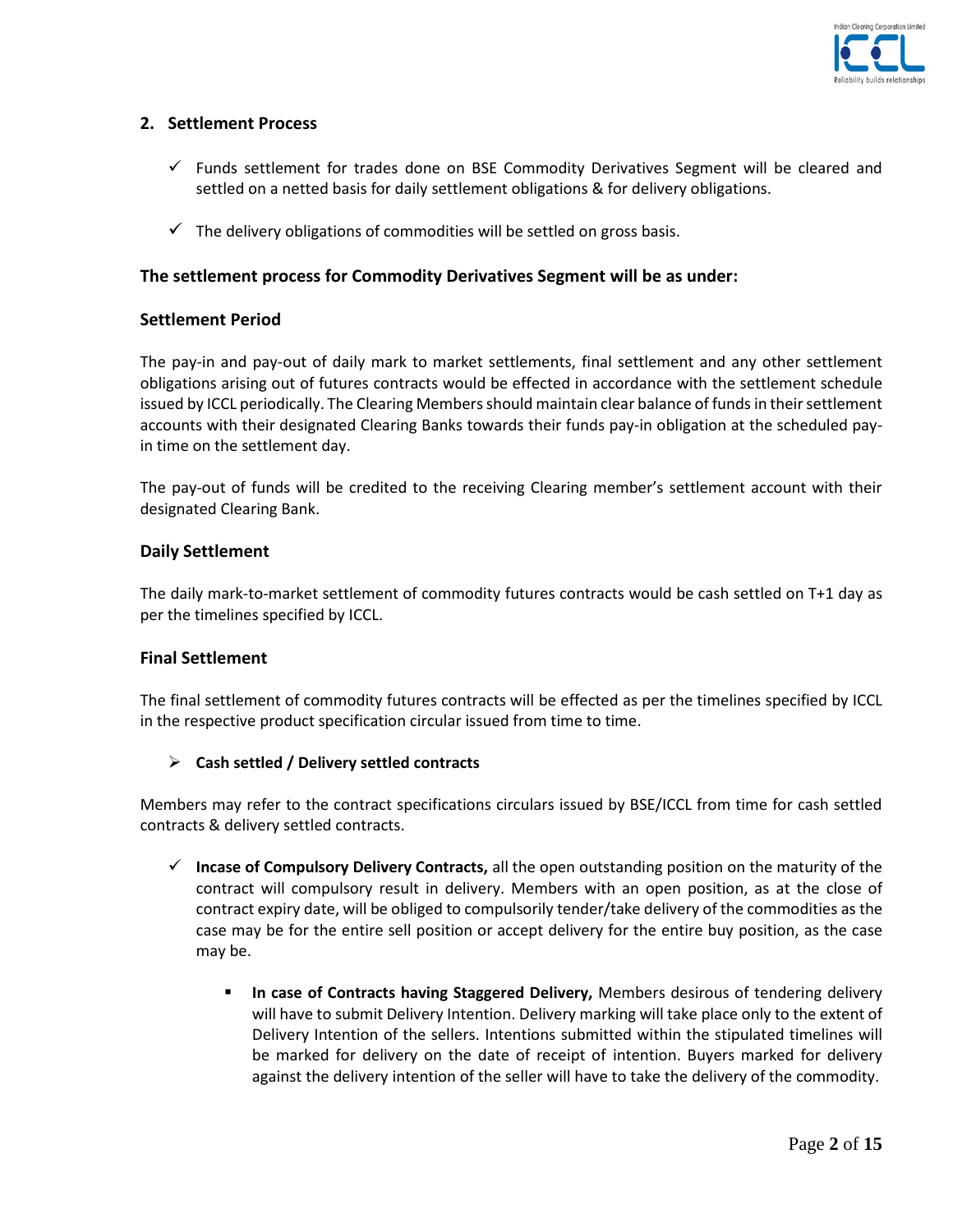

For details on Delivery settlement process, Members may refer the contract specifications for the respective commodity published by BSE/ICCL from time to time.

### **Settlement Timelines**

Settlement of admitted deals will be in accordance with the settlement timelines prescribed by ICCL from time to time.

| <b>Settlement Type</b> | <b>Frequency</b>           | Settlement due on      | <b>Timelines</b>       |
|------------------------|----------------------------|------------------------|------------------------|
| Mark to Market         | Daily                      | $T+1$                  | Pay-in: 9:30 am        |
|                        |                            |                        | Pay-out: By 11:00 am   |
| Delivery (Final        | As defined in delivery     | As defined in delivery | Pay-in: By 11:00 am    |
| Settlement- at         | settlement procedure &     | settlement procedure & |                        |
| expiry)                | settlement calendar of the | settlement calendar of | Pay-out: As defined in |
|                        | respective commodity.      | the respective         | delivery settlement    |
|                        |                            | commodity.             | procedure              |
|                        |                            |                        |                        |
|                        |                            |                        |                        |

The settlement timelines for pay-in and pay-out are defined as under

## **3. Settlement Price**

**Settlement price for settlement of contracts in the Commodity Derivatives segment are specified as under**

### **Daily Settlement Price for mark to market settlement of commodity futures contracts**

- $\checkmark$  VWAP (Volume Weighted Average Price) of all trades done during the last 30 minutes of the trading day, subject to minimum 10 trades.
- $\checkmark$  If the number of trades during last 30 minutes is less than 10, then it is based on the VWAP of the last 10 trades executed during the day.
- $\checkmark$  If number of trades done during the day is less than 10 or no trades have been executed in a contract on a particular trading day, then the close price will be computed theoretically.

### **Final Settlement Price for commodity futures contracts**

### **During staggered delivery period,**

The delivery settlement price during the staggered delivery period will be the daily settlement price of the particular contract as specified in the contract specification. The price arrived at as above will be adjusted by applying freight adjustment factor /Discount/Premium on up country delivery and the discount / premium in respect of quality, quantity etc. in accordance with the adjustments specified in the Contract Specifications.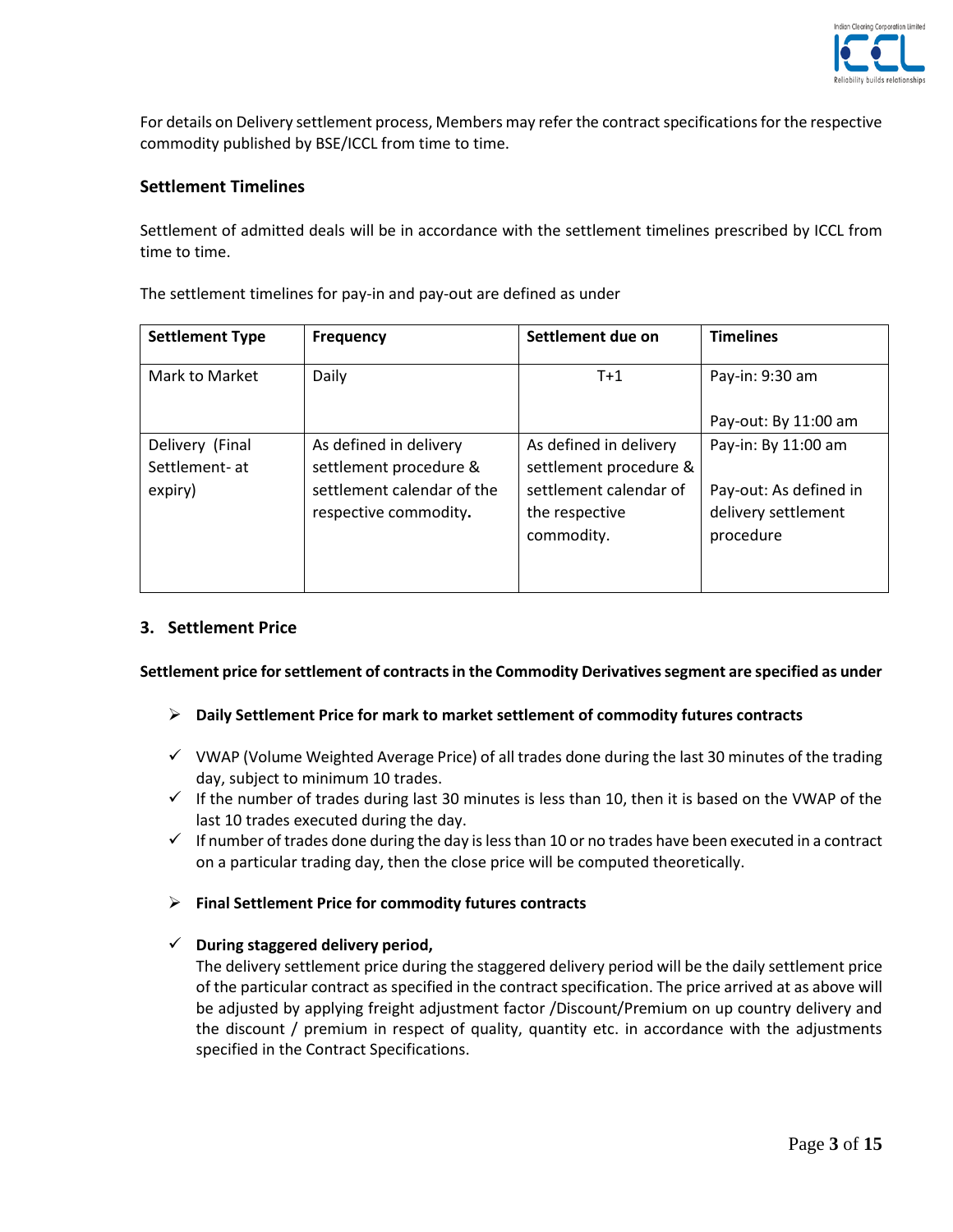

The location premium/discount will be determined and disclosed prior to launch of the contract in various commodities

### **On the day of Contract Expiry,**

All open positions will be marked for delivery at the Final settlement price of the particular commodity. Final Settlement Price (FSP) is determined by polling, unless specifically approved otherwise, the FSP shall be arrived at by taking the simple average of the last polled spot prices of the last three trading days viz.,E0 (expiry day), E-1 and E-2. In the event the spot price for any one or both of E-1 and E2 is not available; the simple average of the last polled spot price of E0, E-1, E-2 and E-3, whichever available, shall be taken as FSP. Thus, the FSP under various scenarios of nonavailability of polled spot prices will be as under:

| Scenario | Polled spot price availability on |       | FSP shall be simple average of last |        |                        |
|----------|-----------------------------------|-------|-------------------------------------|--------|------------------------|
|          | E <sub>0</sub>                    | $E-1$ | $E-2$                               | $E-3$  | polled spot prices on: |
|          | Yes                               | Yes   | Yes                                 | Yes/No | $E0, E-1, E-2$         |
|          | Yes                               | Yes   | No                                  | Yes    | EO, E-1, E-3           |
| 3        | Yes                               | No    | Yes                                 | Yes    | EO, E-2, E-3           |
| 4        | Yes                               | No    | No                                  | Yes    | $E0, E-3$              |
| 5        | Yes                               | Yes   | No                                  | No     | $E0, E-1$              |
| 6        | Yes                               | No    | Yes                                 | No     | $E0, E-2$              |
|          | Yes                               | No    | No                                  | No     | E <sub>0</sub>         |

- $\checkmark$  In case of non-availability of polled spot price on expiry day (E0) due to sudden closure of physical market under any emergency situations noticed at the basis centre, BSE will decide on further course of action for determining FSP in consultation with SEBI.
- $\checkmark$  The price arrived at as above shall be adjusted by applying freight adjustment factor /Discount/Premium on up country delivery and the discount / premium in respect of quality, quantity etc. in accordance with the adjustments specified in the Contract Specifications.

## **4. Settlement/Delivery Framework**

## **Delivery Framework under Staggered Delivery**

In case of Compulsory Delivery futures contracts where staggered delivery is mandated, the framework shall be as given below:

- $\checkmark$  The tender period shall start with onset of the applicable staggered delivery period as specified in respective contract specifications. In case the day happens to be a Saturday, Sunday or a predefined holiday, the tender period shall start from the next working day.
- $\checkmark$  Seller/buyer shall have an option of marking an intention of giving/taking delivery on any day from start of the tender period up to expiry of the contract as specified in respective contract specifications.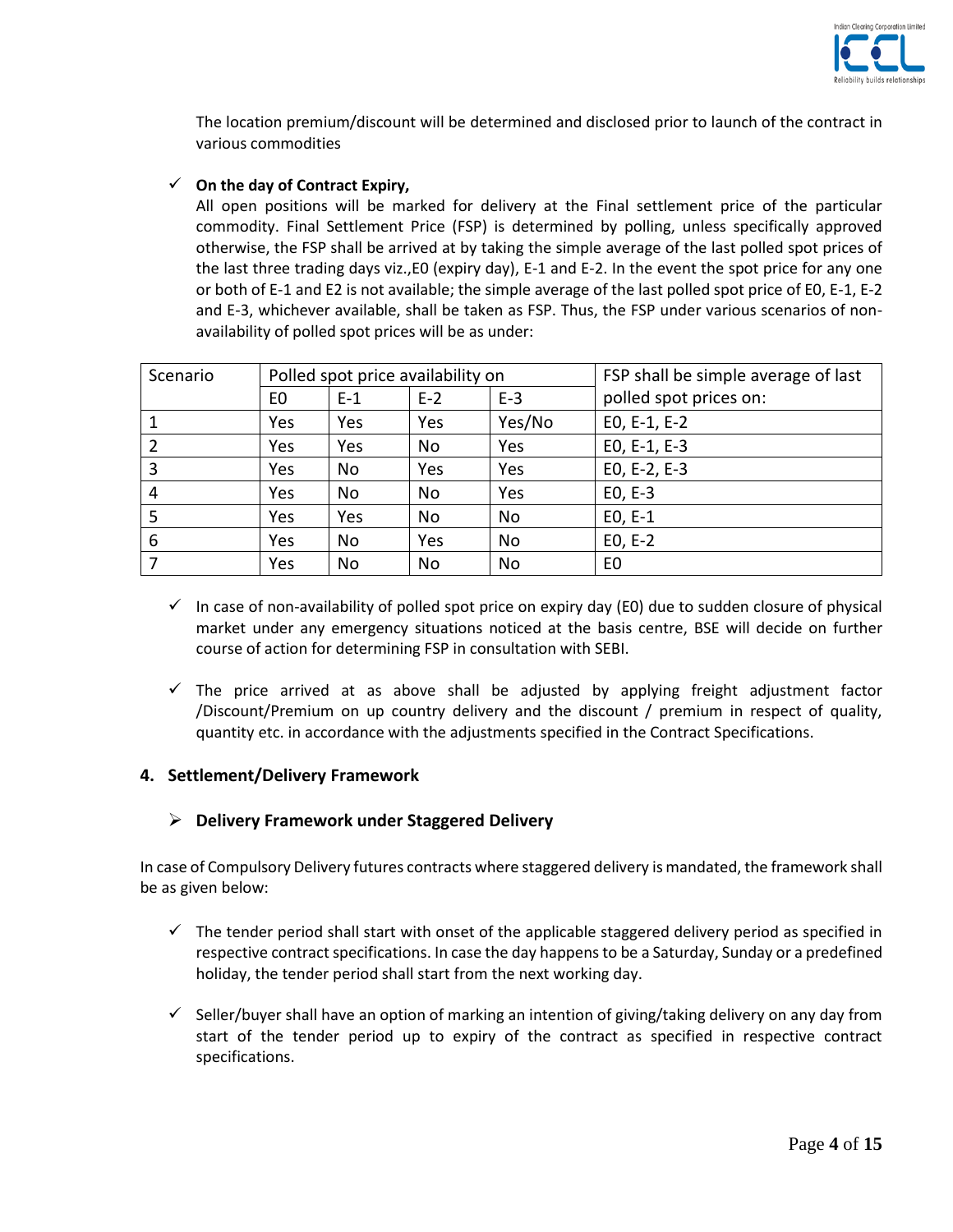

- $\checkmark$  ICCL shall allocate delivery to buyers having open long position such that all buyers have an equal opportunity of being selected to receive delivery irrespective of the size or value of the position by adopting random allocation methodology. However, preference may be given to buyers who have marked an intention of taking delivery.
- $\checkmark$  If the tender date is T, then commodity–funds pay-in and pay-out shall happen on days as specified in respective contract specifications but not later than T+2 working date.
- $\checkmark$  Open position at expiry of the contract would result in compulsory delivery and would be settled at Final Settlement Price (FSP) of the respective contracts and pay-in and pay-out shall happen on days as specified in respective contract specifications but not later than 2nd working day after expiry.
- $\checkmark$  The delivery marking will be done at client level as under:
	- During tender period (against seller intention) Intention quantity (to the extent of client open position)
	- At contract expiry All open positions shall be marked for delivery.

## **Mechanism for submission of delivery intention**

## **Physiolen Exercise I** Delivery Intention by Seller

Clearing Member shall submit the sell delivery intention on any tender days for the Gold & Silver through Collateral Management System provided by ICCL. Seller member can submit the delivery intention against the valid commodity (ie. as per the contract specifications of the respective commodity issued by BSE/ICCL reflecting in the Collateral Management System.

The norms for submitting the Delivery Intention through Collateral Management System are as under:

- $\checkmark$  Sell-Delivery intention can be submitted during the pre-defined tender days and within specified time.
- $\checkmark$  Sell- Delivery intentions should be given in multiples of Deliverable Lots only.
- $\checkmark$  Sell-Delivery intention under staggered delivery shall be valid only for the tender day.
- $\checkmark$  Since commodity is maintained at the client level, Clearing Member should submit intention(s) at Client Level during the tender days and make arrangements for commodities pay-in at client level towards delivery settlement.
- $\checkmark$  Sell- Delivery intention cannot be modified/ withdrawn after specified timelines.
- $\checkmark$  Sell-Delivery intention marked for delivery would be considered only to the extent of open position at the close of market on the tender day during staggered delivery.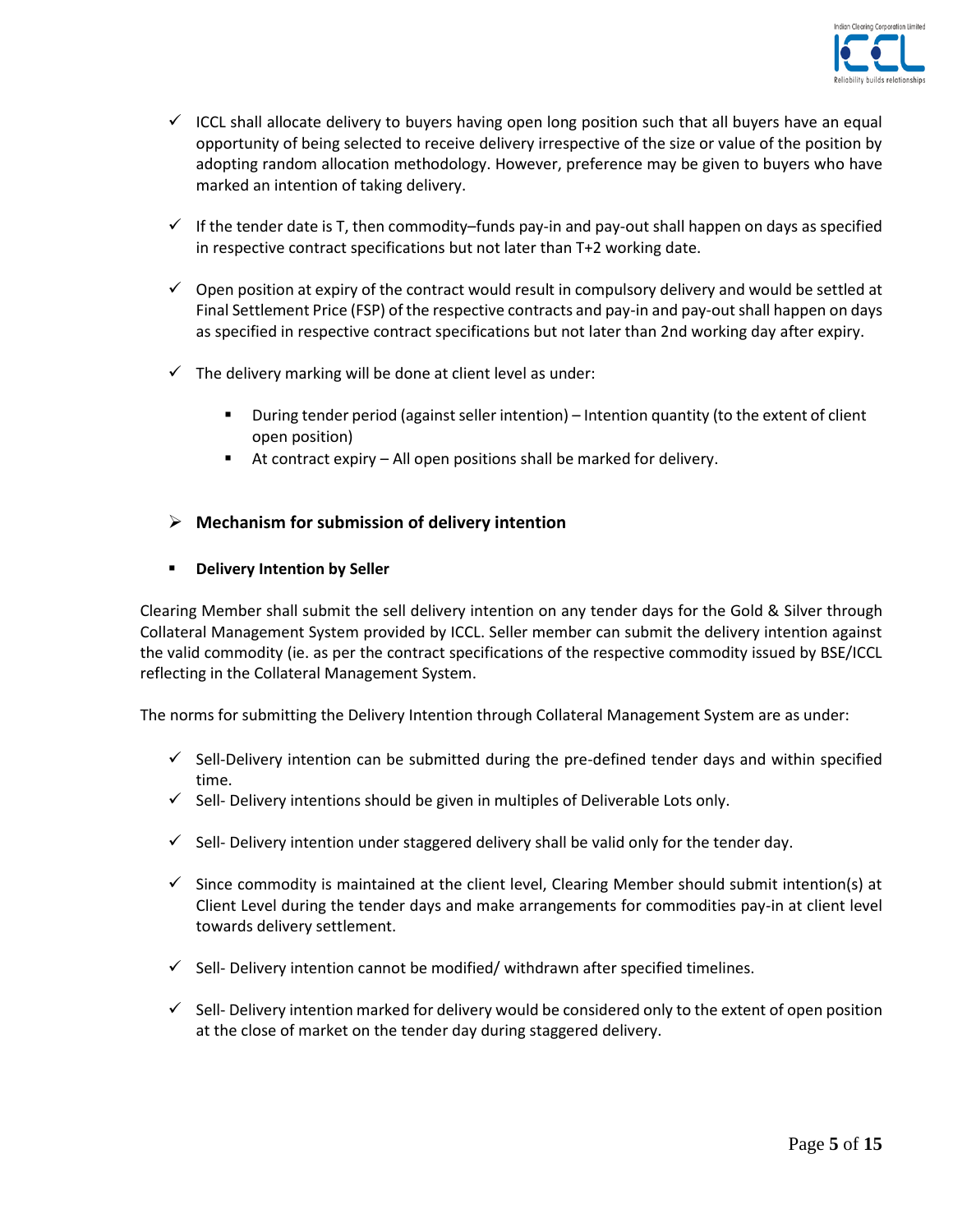

### **P** Delivery Intention by Buyer

Clearing Member shall submit the buy delivery intention on any tender days & expiry day for the Gold & Silver through the Collateral Management System provided by ICCL.

The norms for submitting Delivery Intention through Collateral Management System are as under:

- $\checkmark$  Buy-Delivery intention can be submitted during the pre-defined tender days and within specified time.
- $\checkmark$  Buy-Delivery intentions should be given in multiples of Deliverable Lots only.
- $\checkmark$  Buy-Delivery intention under staggered delivery shall be valid only for the tender day.
- $\checkmark$  Clearing Member should submit buy intention(s) at Client Level and make arrangements for funds pay-in at client level towards delivery settlement.
- $\checkmark$  Buy-Delivery intention cannot be modified/ withdrawn after specified timelines.
- $\checkmark$  Buy-Delivery intention would be marked for delivery only to the extent of open position at the close of market on the tender day during staggered delivery and at expiry of the contract.
- $\checkmark$  Buy-Delivery intentions would be considered to the extent of the delivery intentions marked by the seller.

## **Timings for submission of Delivery Intentions**

The timings for submission of delivery intentions to ICCL (during specified working days) is as specified in respective contract specifications and the same are reiterated as under:

| <b>Contracts</b> | Specified working/<br><b>Tender Days</b> | <b>Timelines for Delivery</b><br>Intention Submission /<br>modification | <b>Timelines for</b><br><b>Message</b><br>broadcast |
|------------------|------------------------------------------|-------------------------------------------------------------------------|-----------------------------------------------------|
| Gold, Silver     | Monday to Friday                         | Up to 07:30 pm                                                          | Up to 08:00 pm                                      |

ICCL shall disclose on its website the delivery intent of the hedgers on a daily basis in an anonymous manner.

### **Commodity Delivery Settlement Process**

### **Commodities Pay-in**

 $\checkmark$  The seller clearing member shall select the respective commodity for delivery through the Collateral Management System against their delivery obligations.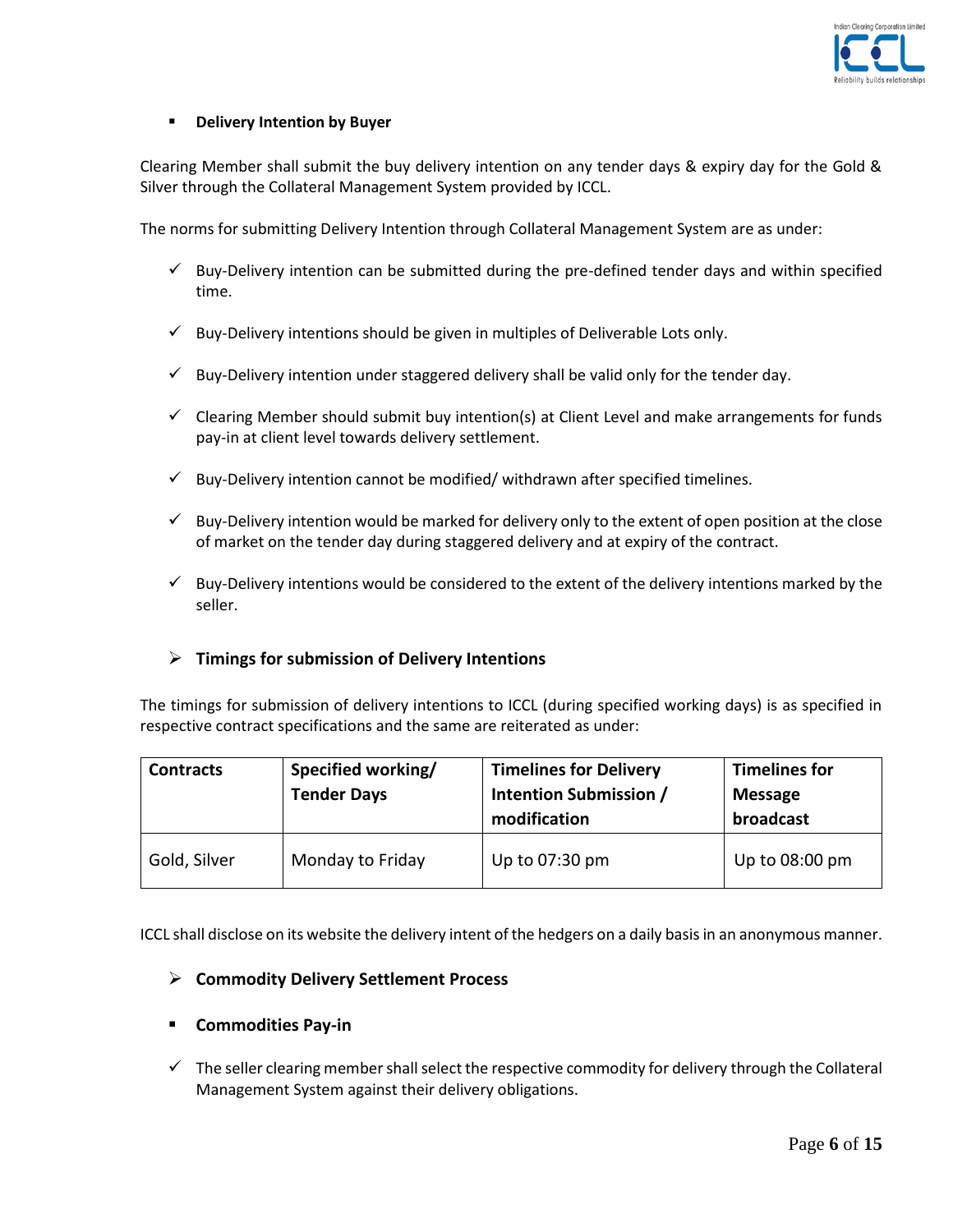

 $\checkmark$  In the Collateral module, the clearing member would be able to select the quantity of commodity, respective client details, token no, expiry date etc. out of the commodity deposited in the Vault/Warehouse for delivering in the settlement.

## **Commodities Pay-out**

 $\checkmark$  The buyer clearing member would be able to view the details of the commodities credited in the Collateral Management System after the completion of the pay-out.

# **Submission of Delivery related documentation**

The buyer shall provide the post allocation details after the commodity payout through Collateral Management System for invoicing/other documentation purpose. Based on the details submitted by Buyer, the Seller shall raise invoice and send the invoice at the address provided by buyer in the Collateral Management System. Once the invoice is received by the Buyer, Buyer shall confirm the date of receipt of Invoice in the Collateral Management System.

- $\checkmark$  The Activity Schedule for submission of details for invoicing/documentation post-delivery details through Collateral Management system will be provided by ICCL vide the delivery settlement calendar published by ICCL from time to time.
- $\checkmark$  Taxes, Duties, Cess and other Levies shall be as specified by BSE/ICCL in the relevant contract launch circular. The Member giving delivery and the Member taking delivery will exchange appropriate tax forms as provided in Tax Laws.
- $\checkmark$  All the Sellers giving delivery of goods and all the buyers taking delivery of goods shall have the necessary GST Registration as required under the Goods & Service Tax (GST) Act applicable to the jurisdiction of the delivery centers and obtain other necessary licenses, if any. The Clearing Members should ensure that the seller who has raised the invoice on the buyer with GST registration number, HSN Code and other particulars, as required under GST, shall file all the statutory GST Returns within the stipulated date.
- $\checkmark$  The Seller/ Buyer Clearing Members would be wholly responsible for all statutory compliances applicable to their transactions. It shall be the responsibility of the respective Clearing Members to pay all applicable statutory fee, stamp duty, taxes and levies in respect of all deliveries as well as futures contracts directly to the concerned Central/State/Local Government Departments and BSE/ICCL shall not be held liable or accountable or responsible on account of any non-compliance thereof.
- $\checkmark$  The Buyer Member is required to inform discrepancy/non receipt of invoice/ delivery related documents etc. or other required information to Seller Member/ICCL within the above prescribed timelines. In the event of non-receipt of any such reference of discrepancies/ non-receipt of invoice/ delivery related documents etc. in respect of the invoice and applicable delivery related documents within the above prescribed period, Seller Member/ Buyer Member and their clients shall be deemed to have exchanged all requisite documents and information and ICCL shall not entertain any communication in this regard after the above prescribed period.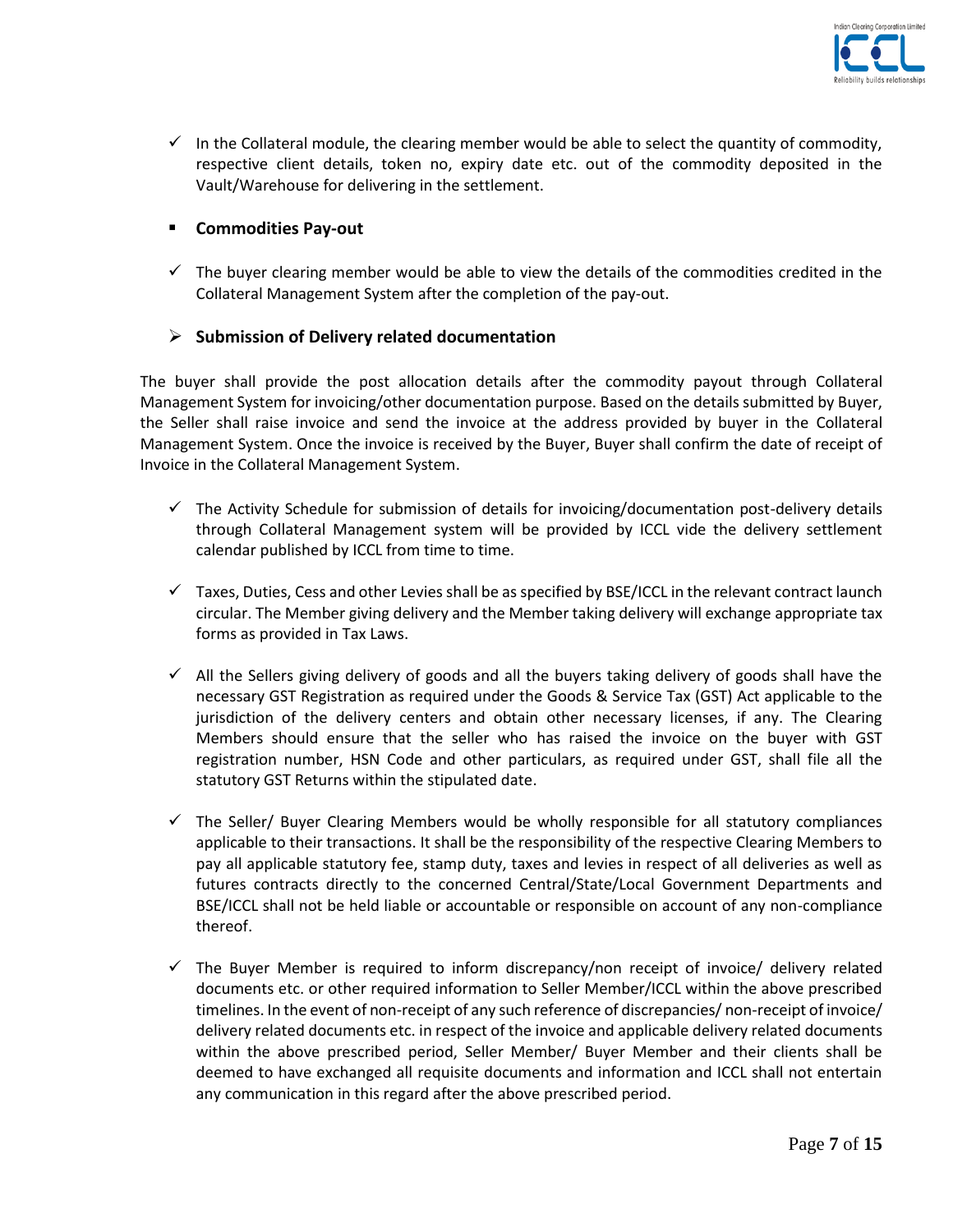

# **Delivery Settlement Calendar:**

- $\checkmark$  ICCL shall issue a settlement calendar in advance, stipulating the various activity schedule such as Funds Pay-in and Funds Pay-Out, Commodity Pay-in and Commodity Pay-out, settlement of variance in weight & grade, delivery penalties, settlement dues amount etc.
- $\checkmark$  Members should refer the settlement calendar issued by ICCL from time to time.

## **Delivery Allocation Details**

- $\checkmark$  The allocation details of the commodity shall be available in the Collateral Management System.
- $\checkmark$  The allocation details would inter alia cover the variances in the weight & grade, location premium/discount amount, settlement dues amount, values of the final settlement amount etc.

## **5. Early pay-in**

- $\checkmark$  An early pay-in facility is being provided in ICCL Collateral Management system to clearing members for earmarking idle balance of deposited commodities towards early pay-in against sell position of relevant futures contracts.
- $\checkmark$  Clearing Members having idle/free commodity can earmark the idle/free balance towards early payin of commodity against their existing short open positions for availing the benefits of margin exemption.
- $\checkmark$  For such short positions against which early pay-in has been made, based on risk perception, will be exempted from imposition of all types of margins levied. However, ICCL shall continue to collect mark to market margins from such market participants against such positions.
- In case of compulsory delivery contracts, delivery to the extent of open position at the expiry of the contract will be mandatory after claiming early pay-in facility on the position.

## **6. Give-up/Take-up facility**

Institutions / Domestic Corporate Bodies and such other entities/firms etc., can apply for allotment of a Custodial Participant Code (CP Code) to ICCL for institutional participation in Commodity Derivatives segment. The CP Clients will have a facility to execute trades through one or more trading members and settle through a single clearing member of ICCL.

- $\checkmark$  Members can give-up trades pertaining to their Custodial Participant clients who want to settle their trades through other Clearing Members.
- $\checkmark$  The Clearing Members of the custodial participants need to confirm such trades to take-up the positions for settlement. Such trades shall be confirmed by the Clearing Members in such manner, within such time and through such facility as may be provided to Clearing Members from time to time by the Exchange/ICCL.
- $\checkmark$  The trades which have been confirmed by Clearing Members will form part of the obligations of concerned Clearing Members and such Clearing Members will be responsible for all obligations arising out of such trades including the payment of margins, penalties, any other levies and settlement of obligations.
- $\checkmark$  In case of trades which have not been confirmed by Clearing Members of the Custodial Participants, will be considered as trades pertaining to the Trading Members entering such trades and shall form a part of the obligations of Clearing Members, who clear and settle for such Trading Members.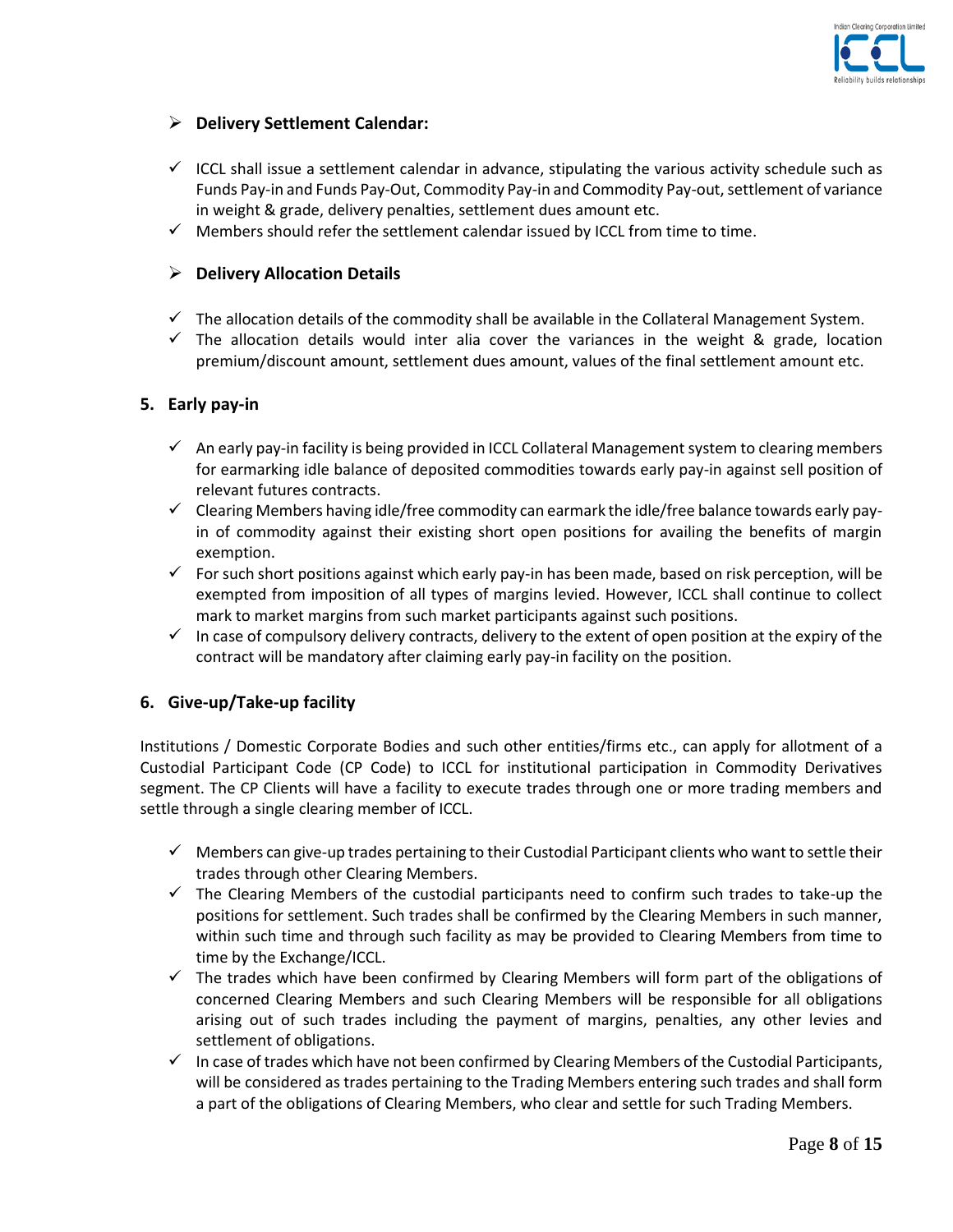

- $\checkmark$  ICCL has provided the facility for setting take-up limits at Custodial Participant Code (CP Code) level and for on-line, real time auto take-up/confirmation of trades. The said facility is available in the Real Time Risk Management System (RTRMS) module. The salient features of the said facilities in the RTRMS module are as follows:
- $\checkmark$  CP Clearing Members can select the option on RTRMS screen to activate their respective CP codes for the facility of auto take-up/confirmation of trades till 5.00 pm on any working day. Such selected CP Codes will get activated for auto take-up/confirmation on the next trading day.
- $\checkmark$  Default value of the set limit for all mapped CP Codes (auto-take up as well as manual take-up mode) would be zero (0) in RTRMS. For taking up of trades up to the assigned limit, the CP-Clearing Members would be required to set specific CP Code limit or select the option of 'unlimited' for taking-up position without any set limit.

## **Auto Take-up process**

- $\checkmark$  Through the CP Code limit setting window in RTRMS, CP-Clearing Members can set limit for auto take-up of trades for each of their mapped CP Code. Accordingly, the system would accept trades for auto confirmation up to the set limit in respect of the activated CP Codes.
- $\checkmark$  On reaching the set limit of margin utilisation, the pending trades under such CP code would get transferred to manual take-up mode and margin limits of the Trading Member/Clearing Member (mapped with the Trading Member) would get utilised as per the existing process.
- $\checkmark$  CP-Clearing Members can on-line enhance the limit for such CP Code for re-activating the auto takeup function for the respective CP Code. However, enhanced limit would be applicable for trades received by RTRMS after enhancement of such limit.
- $\checkmark$  The trades transferred to manual confirmation mode as mentioned above would be required to be taken-up manually by the CP-Clearing Members.
- $\checkmark$  The trades of CP Code in auto confirmation mode would automatically get transferred under the concerned CP-Clearing Member in RTRMS module without any manual intervention subject to the abovementioned conditions.

### **Manual Take-up process**

- $\checkmark$  The process for manual take-up would remain unchanged except for setting CP Code Limit as explained above.
- $\checkmark$  Once the confirmed trades appear under the CP-Clearing Member, all types of margins pertaining to such trades will be utilised from the collateral deposits of the concerned CP Clearing Member on an on-line, real time basis.
- $\checkmark$  However, if such CP-Clearing Member confirming (taking-up) the trades do not have sufficient unutilised collateral, then such trades will not get confirmed and margins of the Clearing Member (mapped with the Trading member) would be utilised.

## **7. Empanelment of Vaults for Delivery of Gold & Silver**

M/s Brink's India Pvt. Ltd (Hereinafter referred as Brink's) and M/s Sequel Logistics Pvt. Ltd (Hereinafter referred as Sequel) have been empanelled by ICCL for storing and effecting delivery in Gold and Silver.

The details of the vault address, contact person, charges etc. are given in Appendix 3 for Brink's & Appendix 4 for Sequel.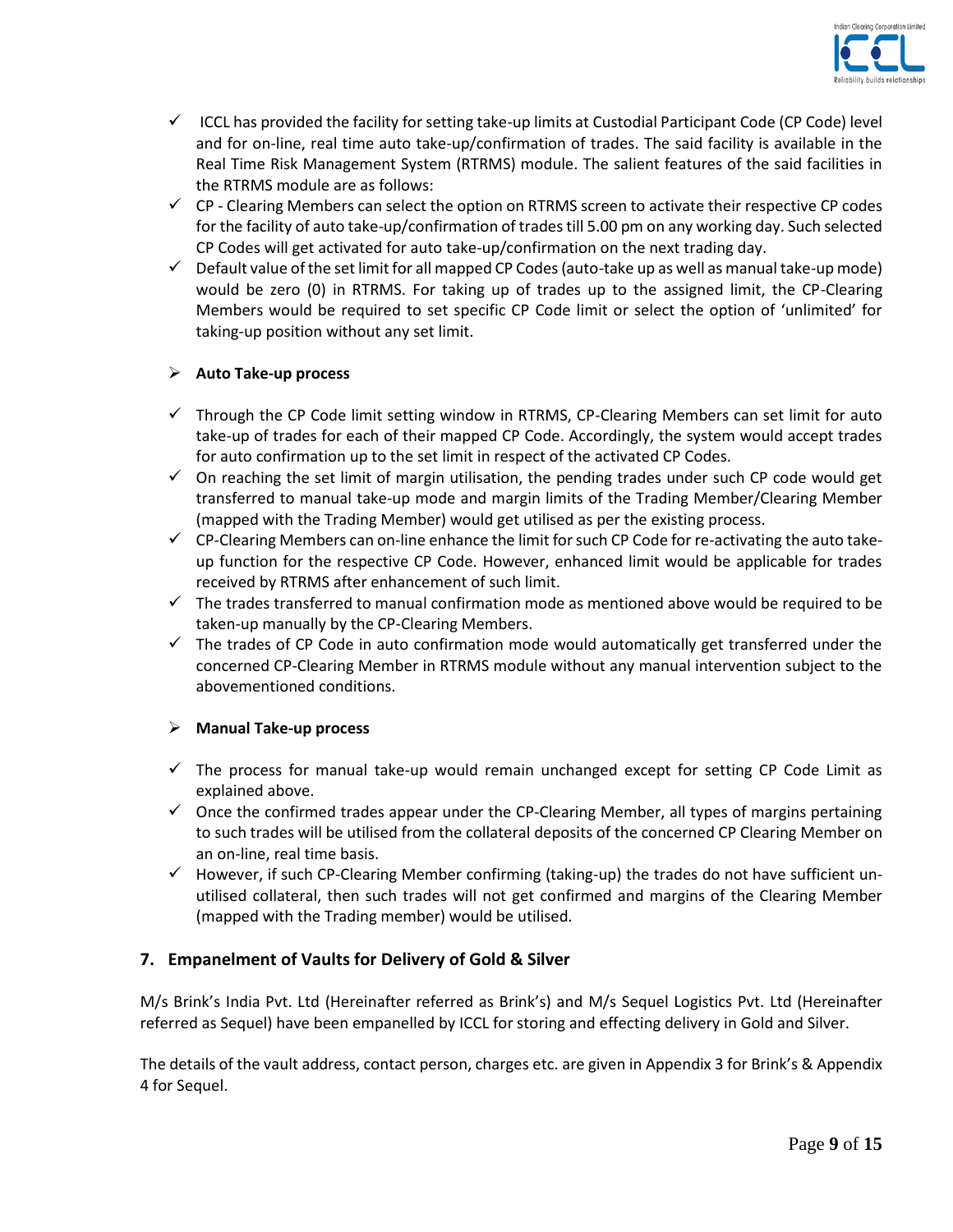

## **Process for depositing Gold & Silver in the Vault**

- $\checkmark$  Market participants desirous of giving delivery against the Bullion contracts traded on the Exchange platform would approach the Vaults for depositing the commodities.
- $\checkmark$  At the time of deposit, deposit request from the Clearing Member would be submitted to the vault. Clearing Member would complete the documentation required by the vaults.
- $\checkmark$  The deposit request would contain the details like name & clg no of trading member/ clearing member, client, deposit request date, name of commodity, name of refinery, purity, bar no and weight of each bar etc.
- $\checkmark$  Member shall also provide the following details to the Vault in Excel (CSV) format.

| Bar No. | irade | Weight | `ssayer ID<br>njje. |
|---------|-------|--------|---------------------|
|         |       |        |                     |

- $\checkmark$  Once the vault is satisfied with the details submitted by the Clearing Member and the other details like quality, refinery details, weight etc. of the Bullion, the commodity would be allowed to be deposited in the Vault.
- $\checkmark$  The Vault would give an Acknowledgement Slip after acceptance of the commodity to the depositor.
- $\checkmark$  Vault would enter the details of the commodities in the Collateral Management system of ICCL.
- $\checkmark$  The commodity would reflect in the system. Clearing Members can select and mark the Commodity towards collateral / early pay-in/ Intention marking & Delivery Pay-In.

## **Process for withdrawal of Gold & Silver from the Vault**

- $\checkmark$  Market Participants desirous of taking physical delivery of the commodities from the Vaults would be required to submit the request through their Clearing Members.
- $\checkmark$  Clearing Members would place the commodity withdrawal request through the system provided by ICCL.
- $\checkmark$  Withdrawal request shall be routed to ICCL for approval.
- $\checkmark$  After receipt of release order from ICCL, the vault would deliver the commodity to the authorised representative of the clearing member.
- $\checkmark$  The Authorised Representative of the Clearing Member shall submit an Authorization Letter, Identity Proof and any other document as required by the vault as per Appendix 5.
- $\checkmark$  The Vault will carry out due diligence process and release the commodity to the Authorized Representative of the Clearing Member.
- $\checkmark$  The Vault officials, in case of any discrepancy or doubt or any other reason, may refuse to issue / release the commodity to the Authorized Representative of the clearing member, under intimation to ICCL.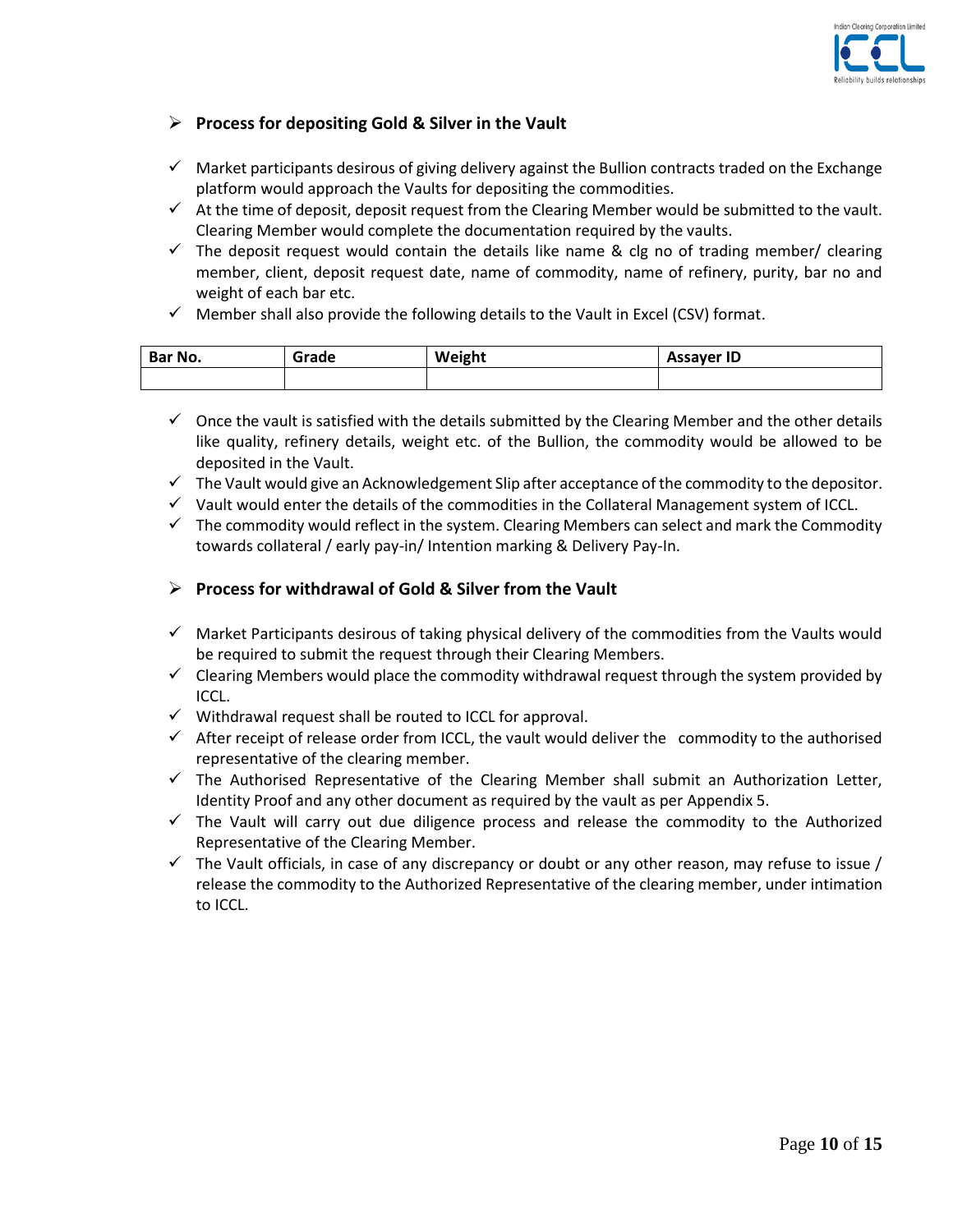

# **Appendix 1: List of Clearing Banks**

| Sr. No.        | <b>List of Designated Clearing Banks</b>          |
|----------------|---------------------------------------------------|
| $\mathbf{1}$   | Axis Bank Limited                                 |
| $\overline{2}$ | Bank Of Baroda                                    |
| 3              | Bank Of India                                     |
| 4              | Canara Bank                                       |
| 5              | Central Bank of India                             |
| 6              | Citibank N.A.                                     |
| 7              | <b>Corporation Bank</b>                           |
| 8              | Deutsche Bank AG                                  |
| 9              | <b>HDFC Bank Limited</b>                          |
| 10             | Hongkong and Shanghai Banking Corporation Limited |
| 11             | <b>ICICI Bank Limited</b>                         |
| 12             | <b>IDBI Bank Limited</b>                          |
| 13             | <b>IndusInd Bank Limited</b>                      |
| 14             | Kotak Mahindra Bank Limited                       |
| 15             | Punjab National Bank                              |
| 16             | <b>Standard Chartered Bank</b>                    |
| 17             | State Bank Of India                               |
| 18             | Union Bank of India                               |
| 19             | <b>Yes Bank Limited</b>                           |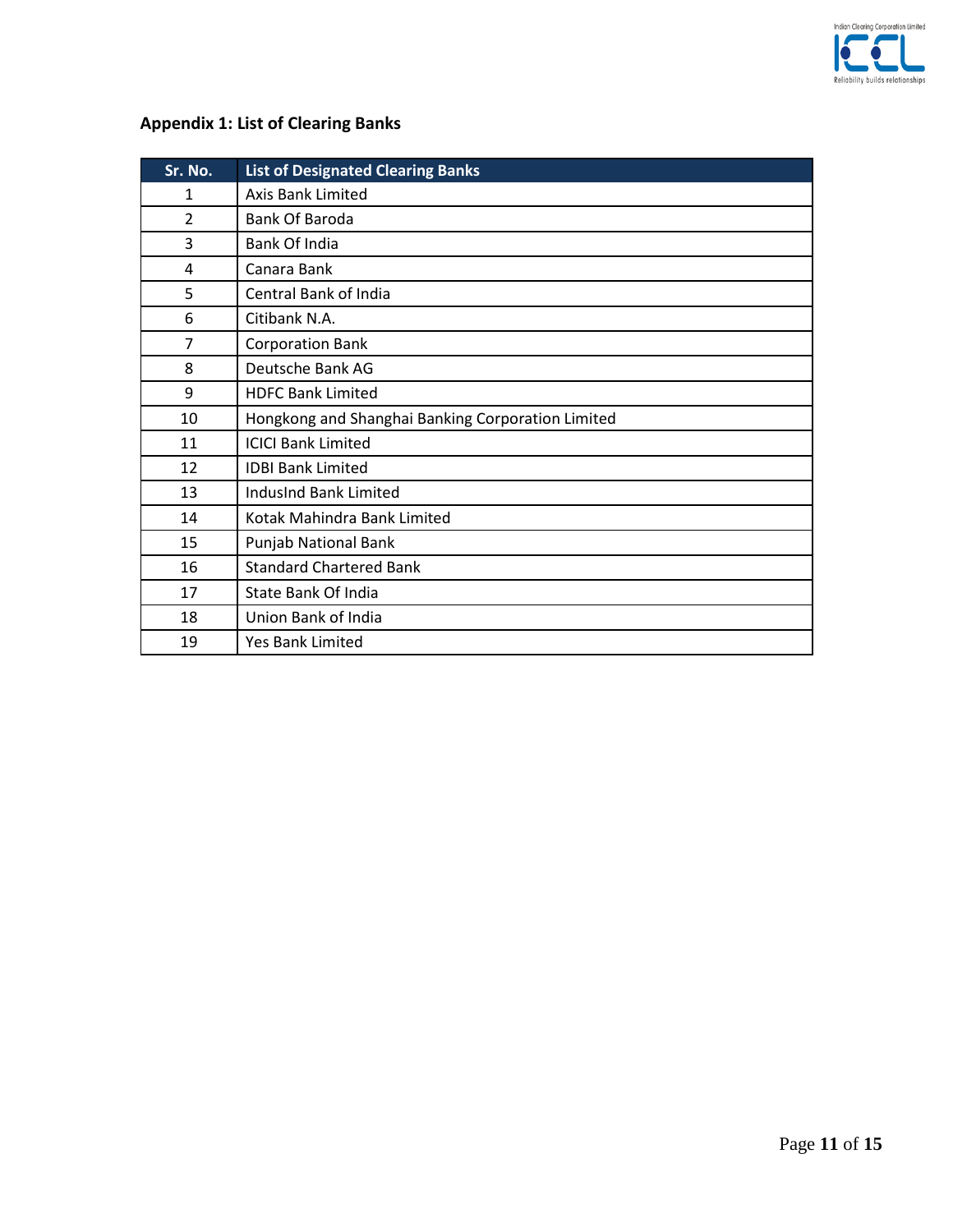

## **Appendix 2: Format of member's request letter for change of Designated Bank**

**Date:**

**Manager, Indian Clearing Corporation Ltd. (ICCL) Phiroze Jeejeebhoy Towers Dalal Street, Fort Mumbai - 400 001**

Dear Sir,

#### **Re: Change of Designated Bank for Clearing & Settlement Purpose**

I/We Letter Letter Clg.No. The same state of the state of the Clg.No. The state of the Clg.No. \_\_\_\_\_\_\_\_\_\_\_\_\_\_\_\_\_\_\_\_ Bank for margins /clearing & settlement obligations of ICCL – BSE Commodity Derivatives Segment. I/We wish to shift my / our designated bank from \_\_\_\_\_\_\_\_\_\_\_\_\_\_\_\_\_\_\_\_\_\_\_\_\_\_\_ to \_\_\_\_\_\_\_\_\_\_\_\_\_\_\_\_\_\_\_\_\_\_\_\_\_\_\_\_ bank.

Our Account No. with \_\_\_\_\_\_\_\_\_\_\_\_\_\_\_\_\_\_\_\_\_\_\_ bank is \_\_\_\_\_\_\_\_\_\_\_\_\_\_\_\_\_\_\_\_\_\_\_\_\_ and we wish to designate the same for Clearing & Settlement purpose including margin payments for ICCL – BSE Commodity Derivatives Segment.

I/We agree that the operations in the abovementioned account would start only after receiving intimation regarding the same from ICCL.

You are requested to please do the needful. Signature & Stamp of the Member(s) / Director(s)

Name & Signature Stamp of the Member(s) / Director(s)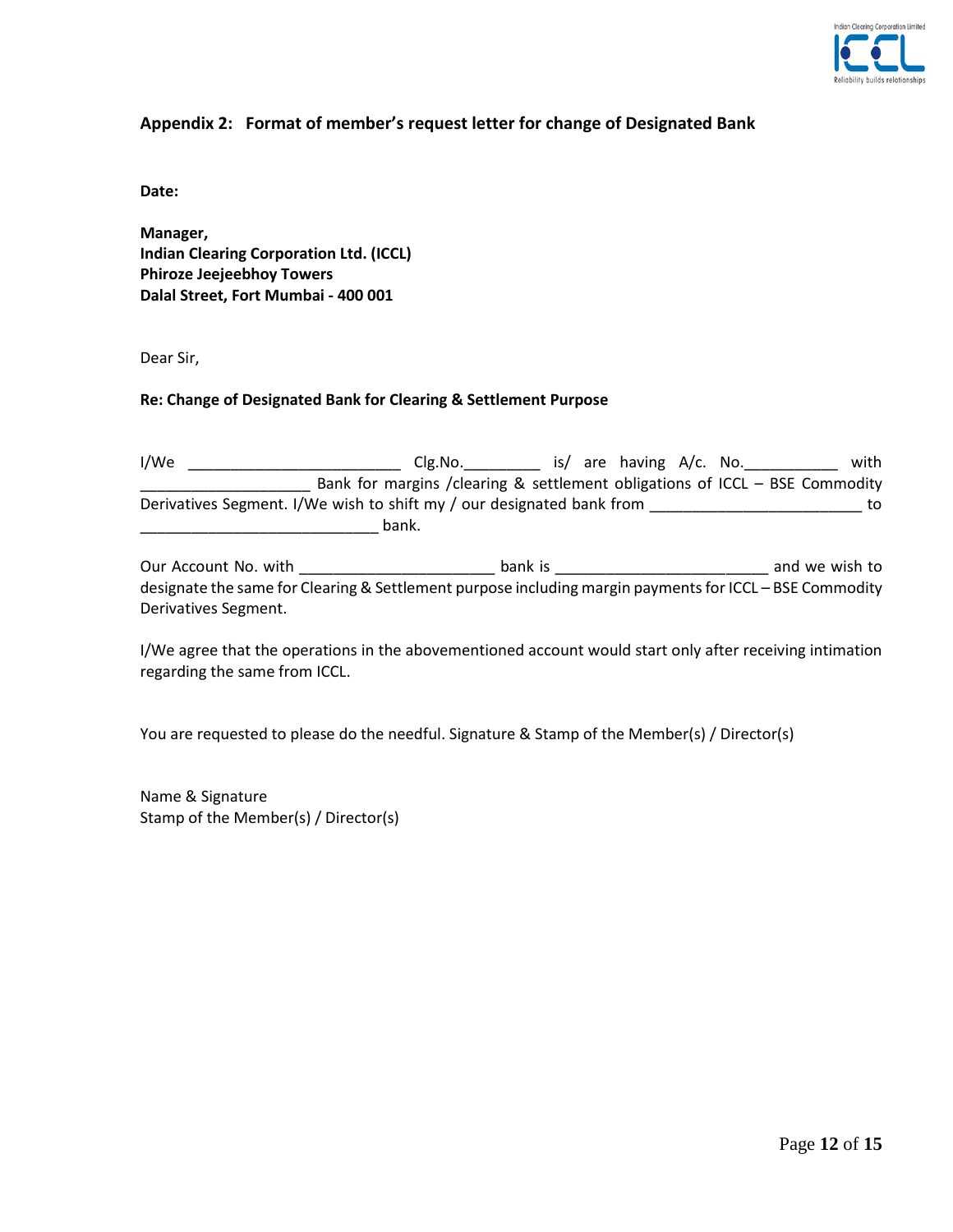

## **Appendix 3:**

| <b>Name of Vault</b>             | M/s Brink's India Private Limited           |                       |  |
|----------------------------------|---------------------------------------------|-----------------------|--|
| <b>Vault Address</b>             | Plot No. 28/15/1, Opp Nobat Singh Chambers, |                       |  |
|                                  | Near Dudheswar Pani Tanki, Mahakali Mandir  |                       |  |
|                                  | Road, Tavadipura, Ahmedabad - 380004        |                       |  |
| <b>Contact Person</b>            | Mr. Kuldeep Singh / Mr. Sandip Singh        |                       |  |
|                                  |                                             |                       |  |
| <b>Contact Details</b>           | 079-25622347,25622358,25622359              |                       |  |
|                                  | Cell: 8511120552/8511142869                 |                       |  |
| <b>E-Mail ID</b>                 | Release.amd@BrinksGlobal.com                |                       |  |
|                                  |                                             |                       |  |
| <b>Commodity Types and Rates</b> |                                             |                       |  |
|                                  | Gold                                        | Rs.20 per day per Bar |  |
|                                  | $(1$ Kg)                                    |                       |  |
| Vault Charges*                   | Silver<br>Rs.20 per day per Bar             |                       |  |
|                                  |                                             |                       |  |
|                                  |                                             |                       |  |

#### **\*Taxes extra as applicable from time to time**

**\*Additionally, transaction charge of Rs. 400/- per deposit or withdrawal (inclusive of Service Tax) shall be payable directly to the vault.** 

#### **Notes:**

- $\checkmark$  Members may note that above Vault Charges shall be levied for the actual number of days the goods are stored. However, the Buyers shall be exempted from payment of Vault Charges, provided they lift the goods on the commodity pay-out day.
- $\checkmark$  Vault charges of client/TM/CM shall be collected from their respective Clearing Member.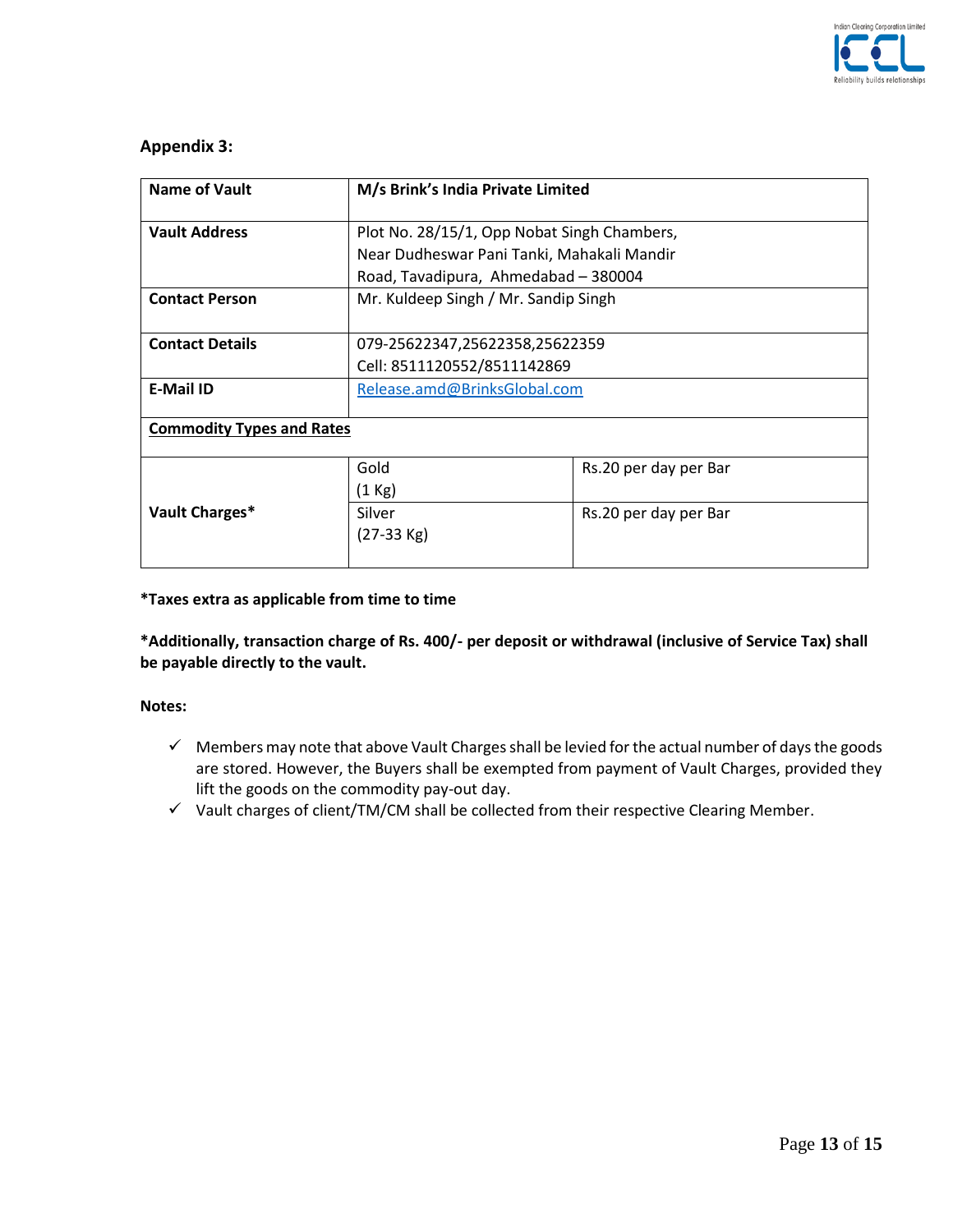

# **Appendix 4**

| <b>Name of Vault</b>   | M/s Sequel Logistics Pvt. Ltd                                                            |                       |  |
|------------------------|------------------------------------------------------------------------------------------|-----------------------|--|
| <b>Vault Address</b>   | 29/B, Shrimali Society,<br>Opp. Passport Seva Kendra,<br>Navrangpura, Ahmedabad-380 009. |                       |  |
| <b>Contact Person</b>  | Mr.Ramprasad Sahu                                                                        |                       |  |
| <b>Contact Details</b> | 079 - 2640 9689/90/91 Extn: 214<br>Cell 09016346699                                      |                       |  |
| Fax No.                | 079-26409694                                                                             |                       |  |
| <b>E-Mail ID</b>       | bse@sequel.co.in                                                                         |                       |  |
| Vault Charges*         | Gold<br>$(1$ Kg)                                                                         | Rs.20 per day per Bar |  |
|                        | Silver<br>$(27-33$ Kg)                                                                   | Rs.20 per day per Bar |  |

**\*Taxes extra as applicable from time to time**

**\*Additionally, transaction charge of Rs. 250/- per deposit or withdrawal (inclusive of Service Tax) shall be payable directly to the vault.** 

### **Notes:**

- $\checkmark$  Members may note that above Vault Charges shall be levied for the actual number of days the goods are stored. However, the Buyers shall be exempted from payment of Vault Charges, provided they lift the goods on the commodity pay-out day.
- $\checkmark$  Vault charges of client/TM/CM shall be collected from their respective Clearing Member